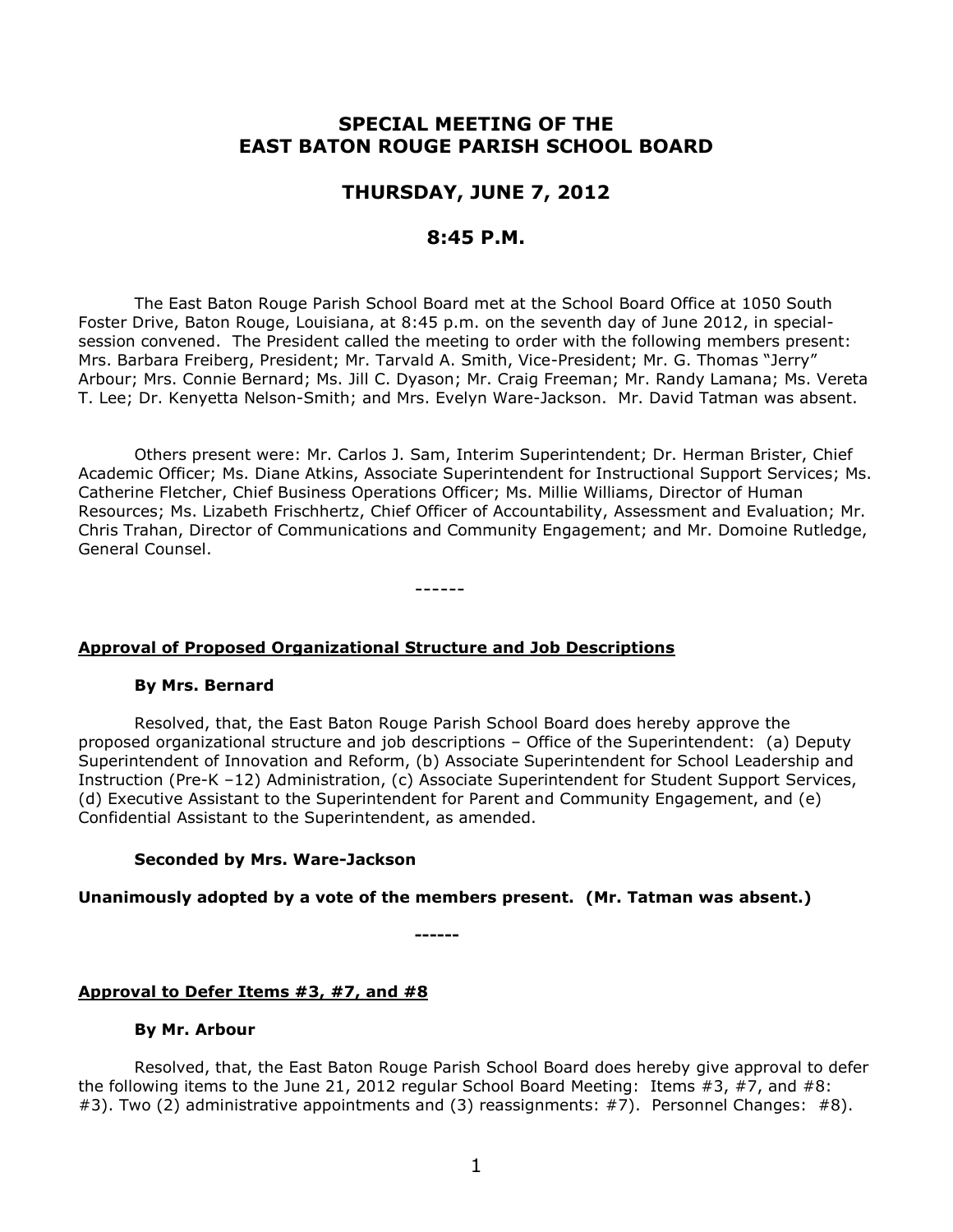Management Agreement (MA) between the East Baton Rouge Parish School Board and the Recovery School District.

# **Seconded by Ms. Dyason**

# **Unanimously adopted by a vote of the members present. (Mr. Tatman was absent.)**

**------**

## **Approval of New Job Descriptions – Office of Human Resources**

## **By Mr. Lamana**

Resolved, that, the East Baton Rouge Parish School Board does hereby approve the following new job descriptions – Office of Human Resources: (a) Assistant Principal, (b) School Counselor, (c) Classroom Teacher, and (d) Librarian.

## **Seconded by Mr. Arbour**

## **Discussion followed.**

## **The following substitute motion was made.**

## **By Mr. Arbour**

Resolved, that, the East Baton Rouge Parish School Board does hereby approve the following items *in Globo:* Item #4, #5, and #6: #4). New job descriptions – Office of Human Resources: (a) Assistant Principal, (b) School Counselor, (c) Classroom Teacher, and (d) Librarian. #5). Revised job descriptions – Office of Federal Programs: (a) Coordinator of Title I and (b) School-Wide Program Monitor. #6). New job descriptions – Office of Exceptional Student Services: (a) Instructional Support Specialist, (b) Behavior Strategist, and (c) Program Facilitator.

## **Seconded by Mr. Smith**

#### **Discussion continued.**

## **The substitute was withdrawn by the originator and seconder.**

## **Discussion continued.**

## **The following substitute motion was made.**

#### **By Ms. Lee**

Resolved, that, the East Baton Rouge Parish School Board does hereby defer the following items *in Globo* to the June 21, 2012 School Board meeting*:* Item #4, #5, and #6: #4). New job descriptions – Office of Human Resources: (a) Assistant Principal, (b) School Counselor, (c) Classroom Teacher, and (d) Librarian. #5). Revised job descriptions – Office of Federal Programs: (a) Coordinator of Title I and (b) School-Wide Program Monitor. #6). New job descriptions – Office of Exceptional Student Services: (a) Instructional Support Specialist, (b) Behavior Strategist, and (c) Program Facilitator.